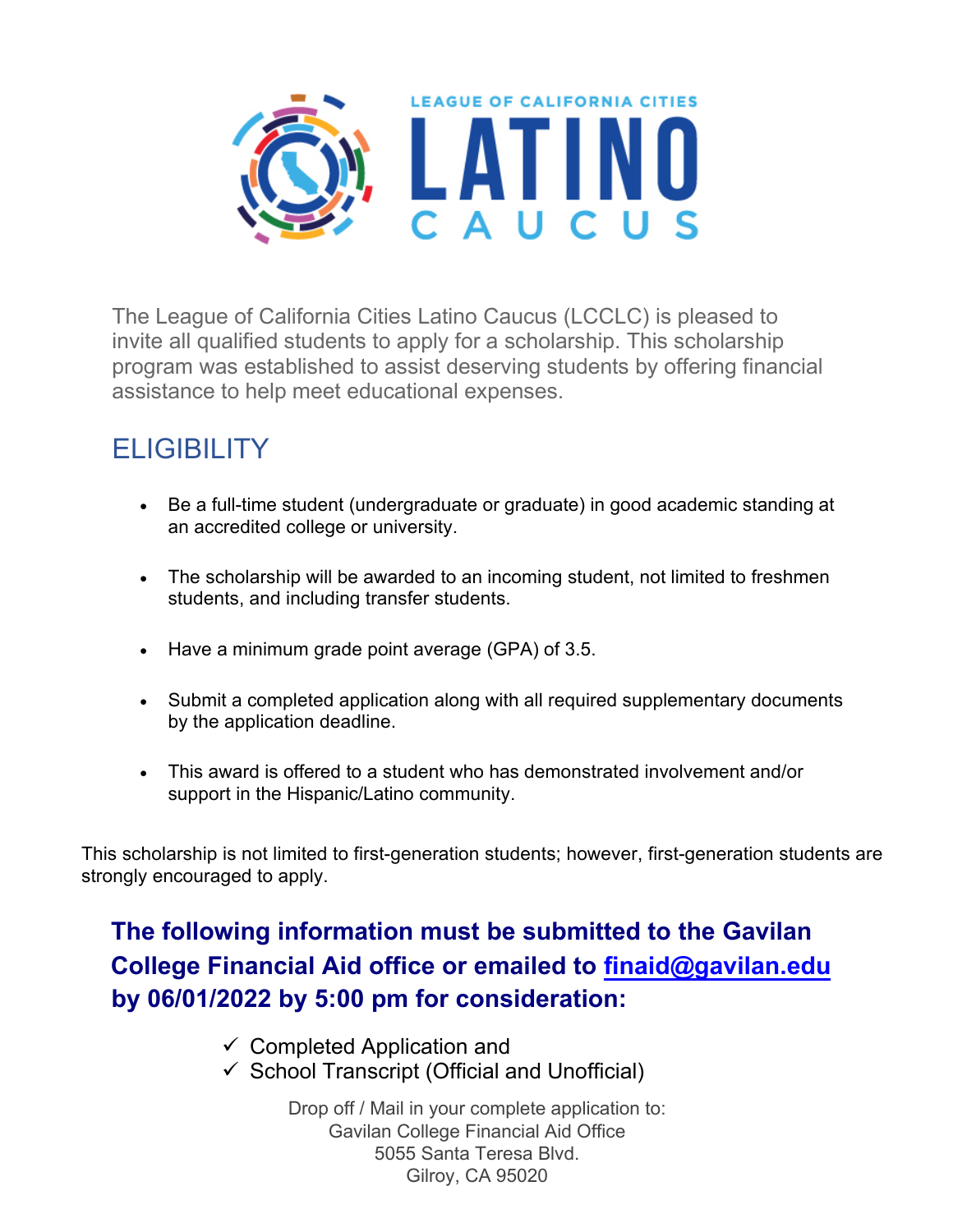## APPLICATION

Please print clearly

#### **Section I- Student Information**

| Section II - College Information |                                                                                       |
|----------------------------------|---------------------------------------------------------------------------------------|
|                                  |                                                                                       |
|                                  |                                                                                       |
| most recent transcript           | GPA _______________________* Applicants must attach an official copy of the student's |

#### Section III - Autobiographical Data Information

(Please attach a typed)

What are your educational and career goals? (150-word max)

Describe a meaningful experience (where you have made a positive impact). Why was it meaningful and what did you learn from the experience? (150-word max)

\_\_\_\_\_\_\_\_\_\_\_\_\_\_\_\_\_\_\_\_\_\_\_\_\_\_\_\_\_\_\_\_\_\_\_\_\_\_\_\_\_\_\_\_\_\_\_\_\_\_\_\_\_\_\_\_\_\_\_\_\_\_\_\_\_

\_\_\_\_\_\_\_\_\_\_\_\_\_\_\_\_\_\_\_\_\_\_\_\_\_\_\_\_\_\_\_\_\_\_\_\_\_\_\_\_\_\_\_\_\_\_\_\_\_\_\_\_\_\_\_\_\_\_\_\_\_\_\_\_\_\_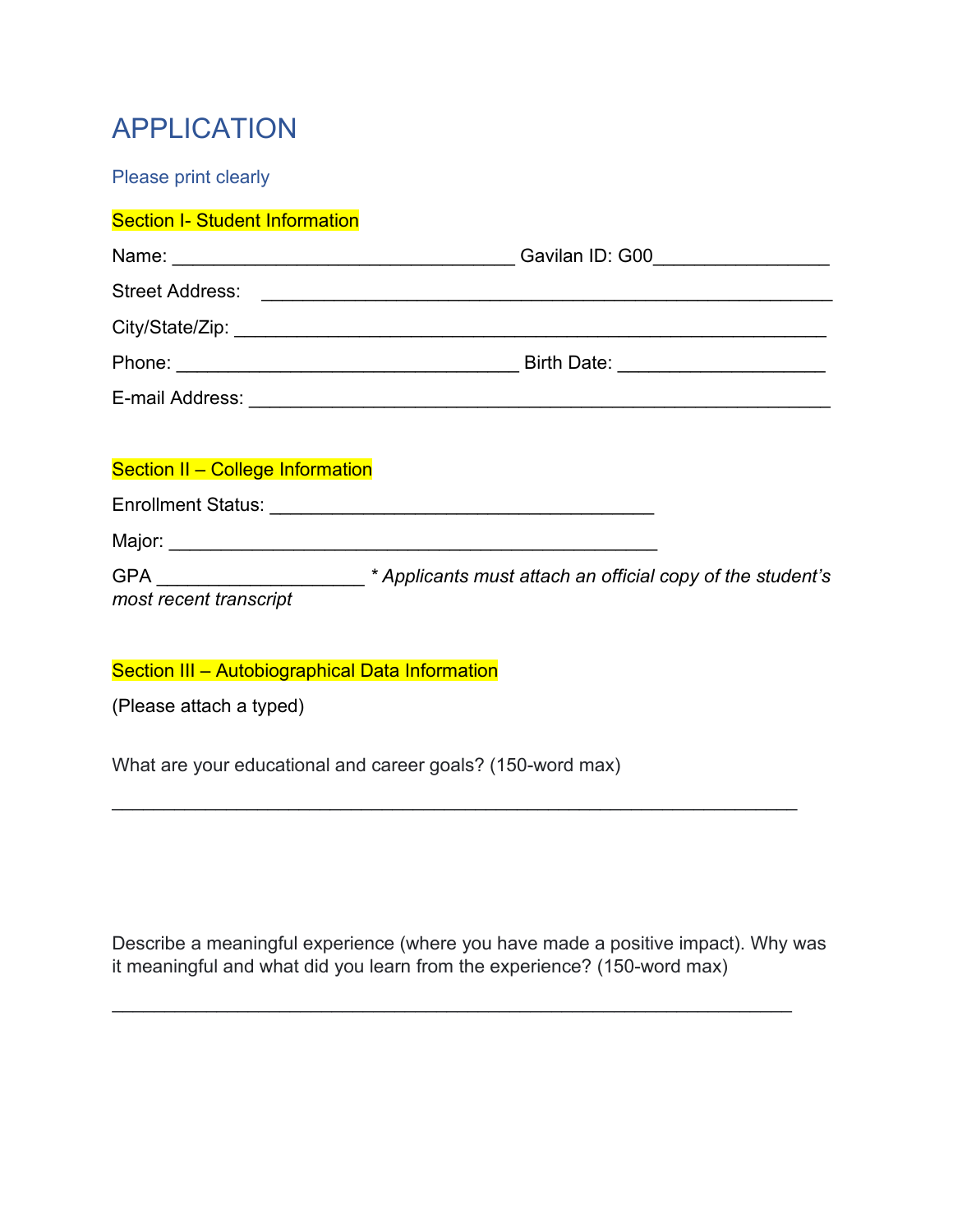Please explain why you deserve this scholarship. (200 Word Max)

Please explain how you have or plan to demonstrate involvement and/or support in the Hispanic/Latino community. (500 Word max)

\_\_\_\_\_\_\_\_\_\_\_\_\_\_\_\_\_\_\_\_\_\_\_\_\_\_\_\_\_\_\_\_\_\_\_\_\_\_\_\_\_\_\_\_\_\_\_\_\_\_\_\_\_\_\_\_\_\_\_\_\_\_\_\_\_\_\_\_\_

\_\_\_\_\_\_\_\_\_\_\_\_\_\_\_\_\_\_\_\_\_\_\_\_\_\_\_\_\_\_\_\_\_\_\_\_\_\_\_\_\_\_\_\_\_\_\_\_\_\_\_\_\_\_\_\_\_\_\_\_\_\_\_\_\_\_\_\_\_